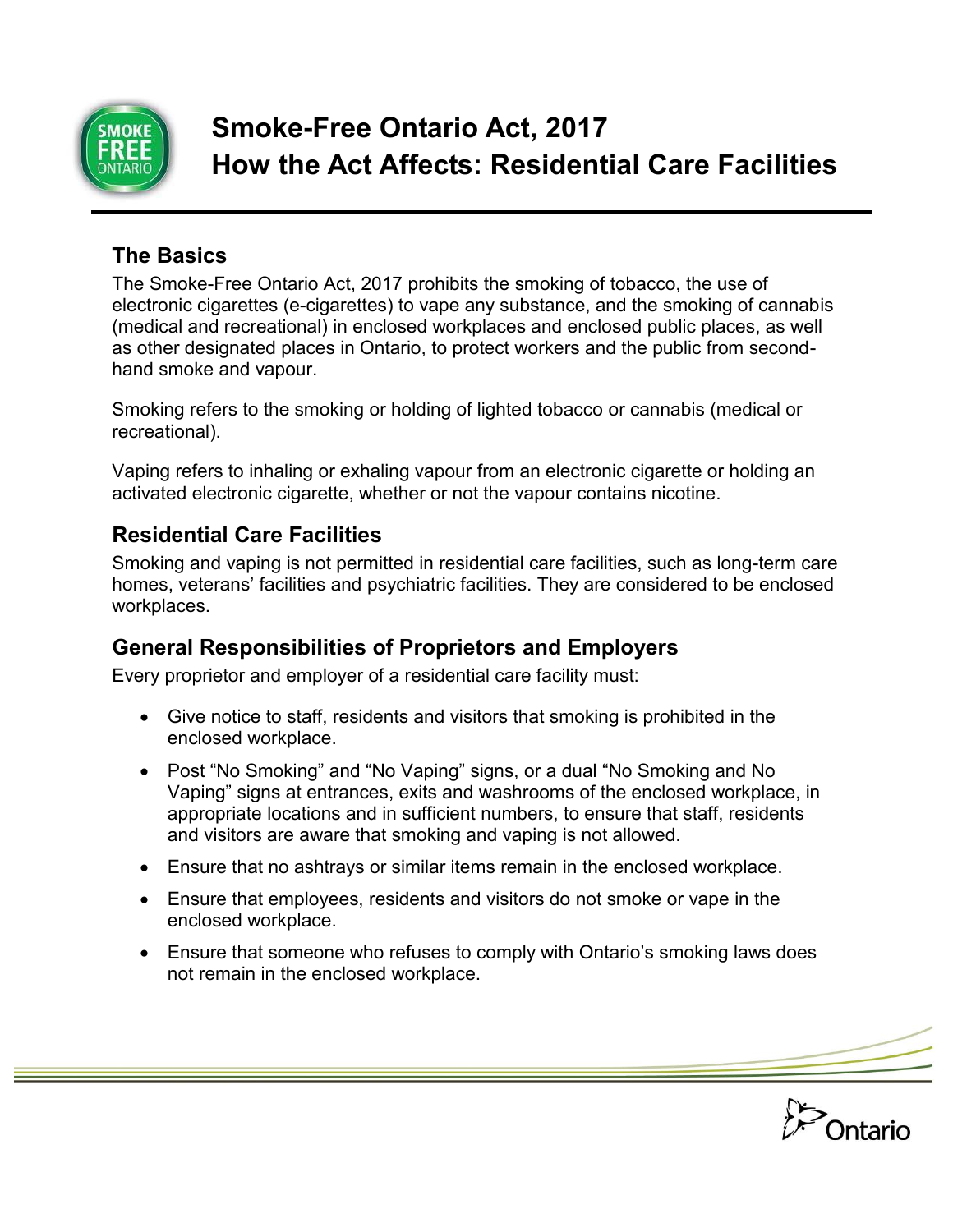## **Controlled Areas**

While smoking and vaping is prohibited in enclosed workplaces, operators of long-term care homes, retirement homes that provide care in addition to accommodation, provincially-funded supportive housing residences (e.g., homes for special care, or community homes for opportunity), designated veterans' facilities, and designated psychiatric facilities may open and operate an indoor controlled area so that residents may smoke or vape.

Designated veterans' facilities are the Parkwood Hospital site of St. Joseph's Health Care London or the Kilgour wing (K wing) and the George Hees wing (L wing) of the Sunnybrook Health Sciences Centre.

Designated psychiatric facilities are psychiatric facilities under the *Mental Health Act* that were formally designated under the *Mental Hospitals Act.* 

Proprietors or employers of the facilities described above may choose to construct and operate a controlled area for their residents. There are specific structural, ventilation and maintenance requirements for controlled areas that can be found in the *Smoke-Free Ontario Act, 2017* (SFOA, 2017) and its regulation.

#### **Use of Tobacco for Traditional Indigenous Cultural or Spiritual Purposes**

The restrictions on smoking tobacco or holding lit tobacco in the SFOA, 2017 do not apply to:

- An Indigenous person who smokes tobacco or holds lit tobacco for traditional Indigenous cultural or spiritual purposes.
- A non-Indigenous person who smokes tobacco or holds lit tobacco, if the activity is carried out with an Indigenous person for traditional Indigenous cultural or spiritual purposes.

In addition, the proprietor of a long-term care home, psychiatric facility, home for special care or community home for opportunity must, at the request of an Indigenous resident, set aside an indoor area in the facility for the use of tobacco for traditional Indigenous cultural or spiritual purposes.

# **Proprietor and Employer Obligations for Controlled Areas**

Any facility with a controlled area must ensure that:

• It is registered with the Ministry of Health and Long-Term Care.

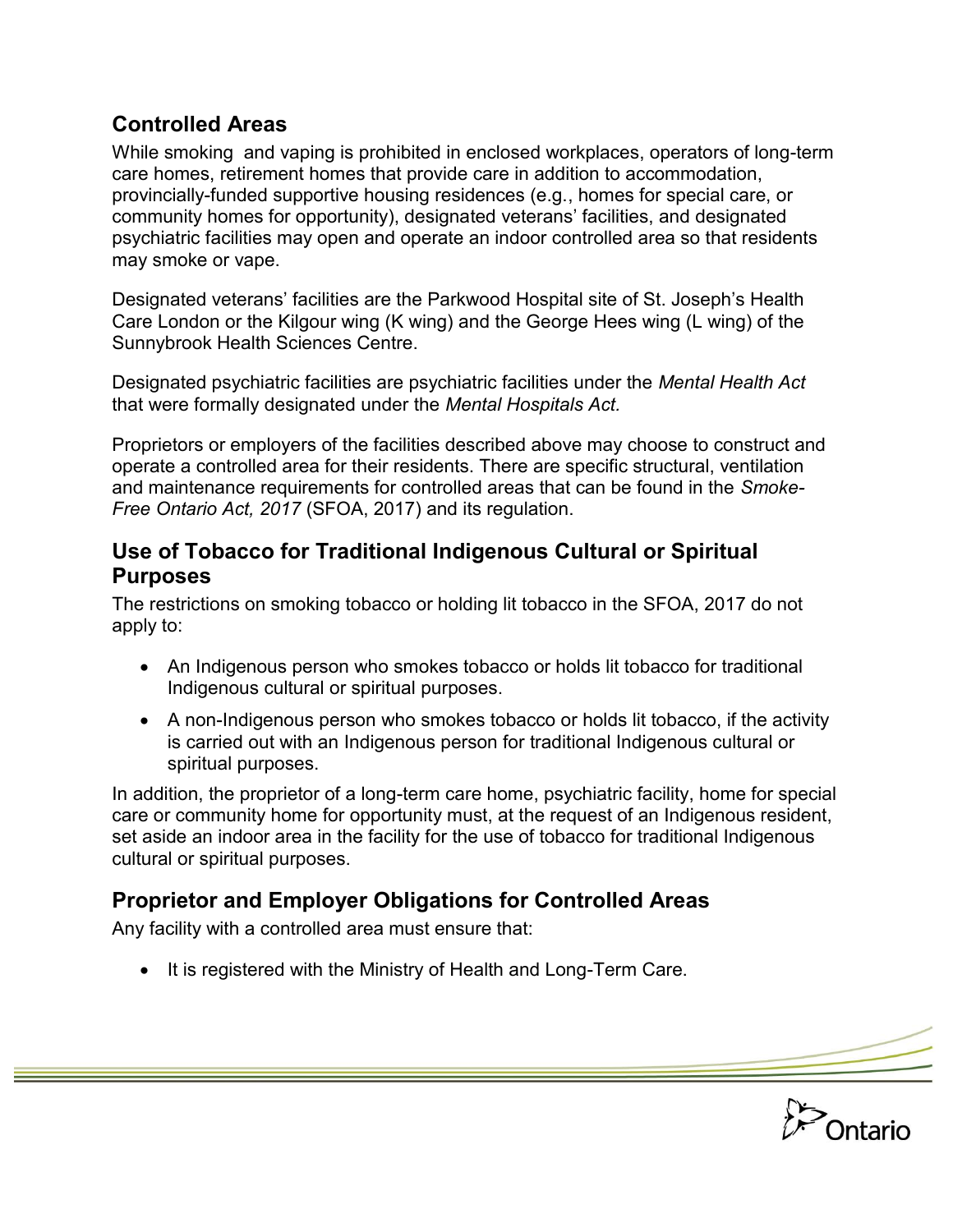- It complies with the SFOA, 2017 and its regulation.
- Only residents can smoke or vape in the controlled area. (Guests may accompany residents, but they are not allowed to smoke or vape in the room).
- Residents of the facility who want to smoke or vape in the controlled area must, in the opinion of the proprietor or employer, be able to smoke or vape independently and without employee assistance.
- Employees are not required to enter the controlled area.
- Required signs are posted outside the controlled area:
	- o A copy of the sign entitled "Controlled Areas in Certain Residential Facilities" accessible through a website of the Government of Ontario.
	- $\circ$  A sign indicating the maximum number of people allowed in the controlled area.

## **Outdoor Smoking Shelters**

A proprietor or employer of a residential care facility may choose to accommodate residents and employees who smoke or vape by providing a smoking and vaping shelter outdoors. The shelter must have no more than two walls and a roof.

## **Enforcement**

Local public health units will carry out inspections and respond to complaints regarding smoking and vaping laws in residential care facilities.

#### **Penalties**

An individual who violates the prohibition on smoking or vaping in the smoke-free and vape-free areas of a residential care facility may be charged with an offence, and on conviction could be subject to a maximum fine of \$1,000 (for a first offence) or \$5,000 (for any subsequent offence).

An employer or proprietor that fails to fulfill their responsibility under the law may be charged with an offence and if convicted, could face a maximum fine:

Signage responsibilities

- For individuals: \$2,000 (for a first offence); \$5000 (for a second offence); \$10,000 (for a third offence); \$50,000 (four or more offences)
- For corporations: \$5,000 (for a first offence); \$10,000 (for a second offence); \$25,000 (for a third offence); \$75,000 (four or more offences)